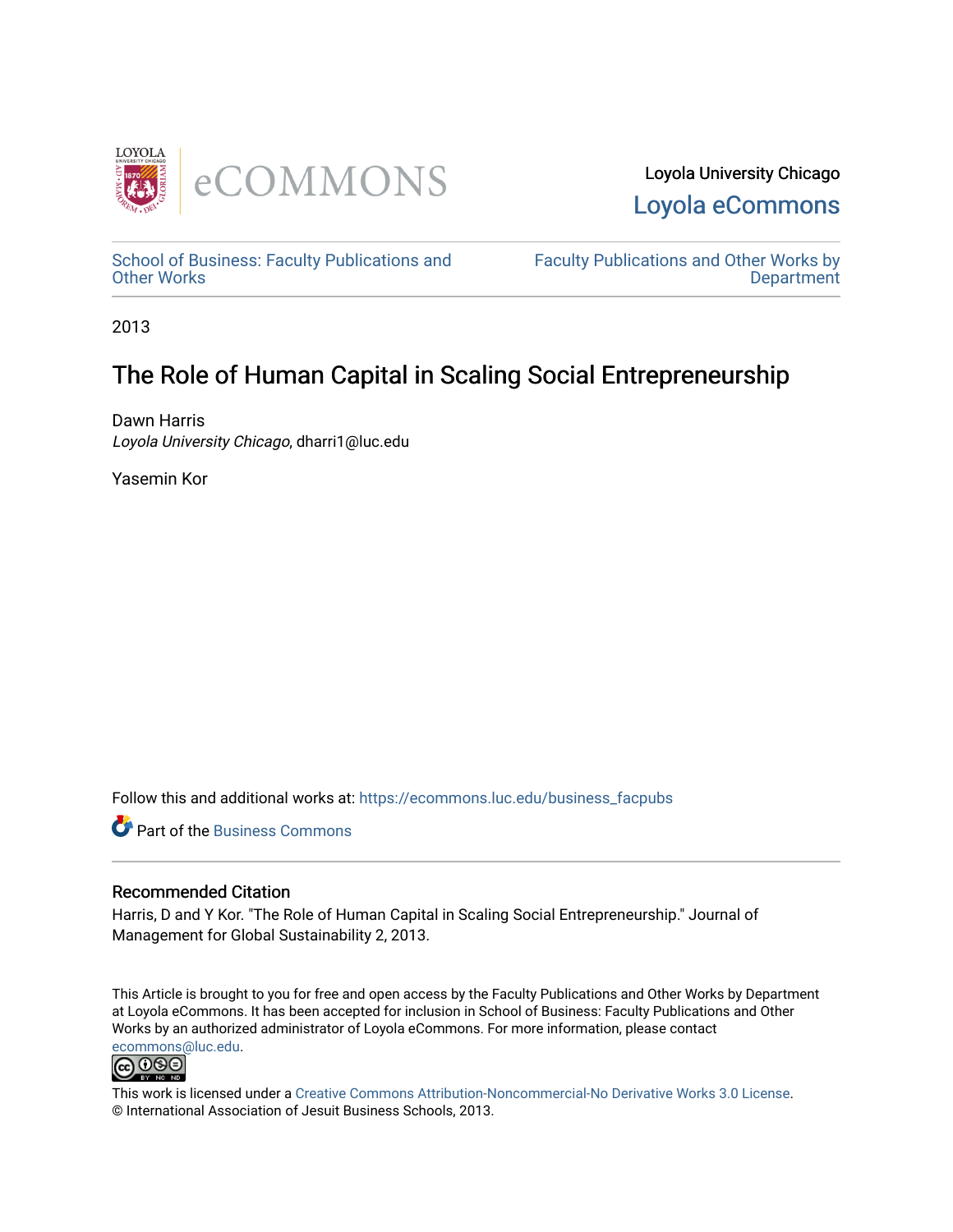# THE ROLE OF HUMAN CAPITAL IN SCALING SOCIAL ENTREPRENEURSHIP

DAWN HARRIS Loyola University Chicago Chicago, Illinois, U.S.A. dharri1@luc.edu

YASEMIN KOR University of South Carolina Columbia, South Carolina, U.S.A. ykor@moore.sc.edu

**Abstract.** In this article, we discuss the importance of human assets in growing and scaling a social venture in order to achieve its objectives and attain financial sustainability. We focus on the three key dimensions of how a social enterprise's human assets contribute to the effectiveness of the company's operations and its missions: 1) human capital acquisition, 2) human capital development, and 3) human capital retention. In discussing and unpacking these three dimensions, we draw from rich insights and reallife examples from two social ventures we studied: Solar Sister of Uganda and E-Health Point of India. These inductively-generated research insights underscore the importance of productive engagement of human assets for the long-term viability of social ventures and in achieving their objectives on a broader social scale.

**Acknowledgements**. We are grateful to Katherine Lucey of Solar Sister and Amit Jain of E-Health Point for sharing their experiences and providing us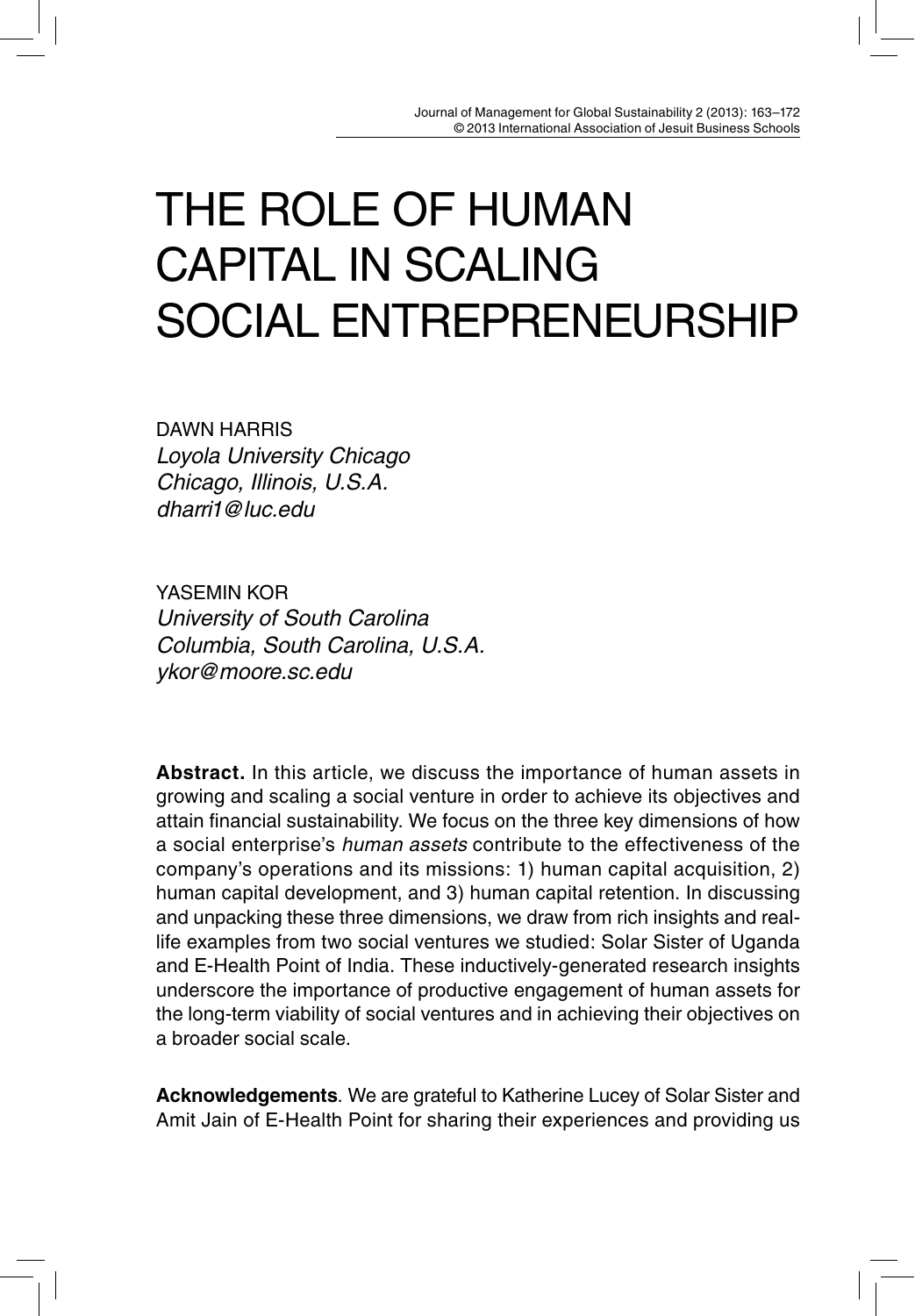with rich insights and examples for our study. We also thank Thane Kreiner, the Executive Director of the Center for Science, Technology, and Society at Santa Clara University, for providing us with access to the social ventures affiliated with the Center.

# **INTRODUCTION**

A recent review of the literature suggests that social entrepreneurship research is receiving increased interest and momentum (Short, Moss, & Lumpkin, 2009). Although a unified definition of social entrepreneurship has not yet emerged (Christie & Honig, 2006; Weerawardena and Mort, 2006), we use the broad definition of social entrepreneurship that has been developed by Mair and Marti (2006: 37) who view "social entrepreneurship as a process of creating value by combining resources in new ways … [where] these resource combinations are intended primarily to explore and exploit opportunities to create social value by stimulating social change or meeting social needs." In particular, we focus on the knowledge, skills, and experiences of human resources that are considered among the key contributors to a firm's bundle of resources and capabilities (Hitt, Bierman, Shimizu, & Kochhar, 2001; Lado & Wilson, 1994).

In this article, we discuss the importance of human assets in growing and scaling a social venture in order to achieve its objectives and attain financial sustainability. We focus on the three key dimensions of how a social enterprise's *human assets* contribute to the effectiveness of the company's operations and its missions through (1) human capital acquisition, (2) human capital development, and (3) human capital retention. In the next section of the article, we first explain why human assets matter to social entrepreneurship. We then discuss how a firm's policies and actions in these three key dimensions can promote (or hinder) the growth of the firm which is vitally linked to the delivery of social, environmental, and economic benefits to the impacted communities and stakeholders. In discussing and unpacking these three dimensions, we draw from rich insights and real-life examples from two social ventures we studied, Solar Sister of Uganda and E-Health Point of India. These inductively-generated research insights underscore the importance of productive engagement of human assets for the long-term viability and successful scaling (growth) of social enterprises.

# **WHY DO HUMAN ASSETS MATTER IN SOCIAL ENTREPRENEURSHIP?**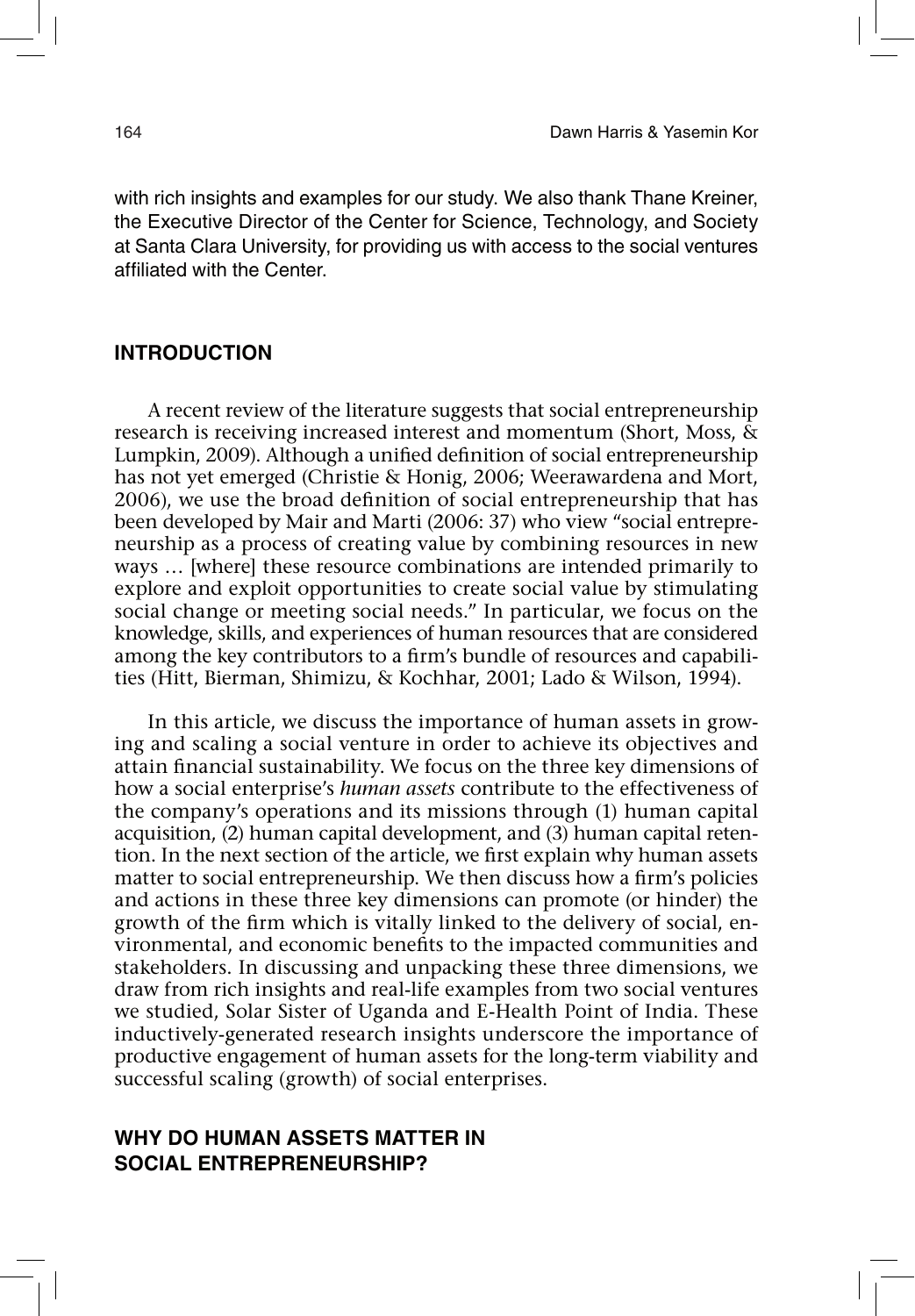Systems, activities, and routines for acquiring, organizing, developing, and rewarding human resources directly influence the processes in which firm competencies are developed and renewed (Huselid, 1995; Lado & Wilson, 1994; Prescott & Visscher, 1980). These firm-level capabilities which are built on specific human capital development systems can be difficult to imitate because these systems involve routines that are firm-specific, socially complex, and path-dependent (Kor & Leblebici, 2005; Reed & DeFillippi, 1990).

With regard, therefore, to the utmost importance of human assets in terms of skills, experience, and good work ethic, social enterprises resemble for-profit corporations. In social ventures, however, the versatility of human resources both at managerial and operational levels often goes beyond the norms we observe in for-profit organizations. Because social ventures usually operate under resource scarcities and in environments with weak institutions (e.g., physical, technological, legal, economic, and educational infrastructures), their human resources often demonstrate increased flexibility, rapid knowledge and skill acquisition, creativity, entrepreneurial drive and energy, and strong intrinsic motivation (Miller, Grimes, McMullen, & Vogus, 2012). The availability and continuity of managers and operational staff with such qualities matter immensely, therefore, to the development and sustainable growth of a viable social enterprise. Healthy growth brings economies of scale and efficiency in operations, helps build reputation and rapport with targeted communities, and can be a precursor to financial sustainability. However, social ventures often experience heightened challenges in building and growing their human asset stocks and competencies on a par with their expanding operations; thus, overcoming these challenges will be vital to their survival and mission. We turn to such challenges in the next section.

#### 1. Human Capital Acquisition Challenges and Strategies

Human capital acquisition involves recruitment of managerial, field/ operational, and support staff with essential knowledge, skills, and mindsets (Adner & Helfat, 2003). Regarding human capital, Becker's (1975) research distinguishes between generic and specialized human capital. Generic human capital reflects education, skills, and experience that have applicability in multiple firm and industry settings. Specialized human capital tends to be context-specific, such as the knowledge, skills, and connections one can build while working in a specific firm or industry context (e.g., health care industry). Firm-specific human capital, which entails a deep understanding of a particular firm's unique culture, strengths, vulnerabilities and tacit knowledge, is associated with the firm's social context (Castanias & Helfat, 1991). Firm-specific human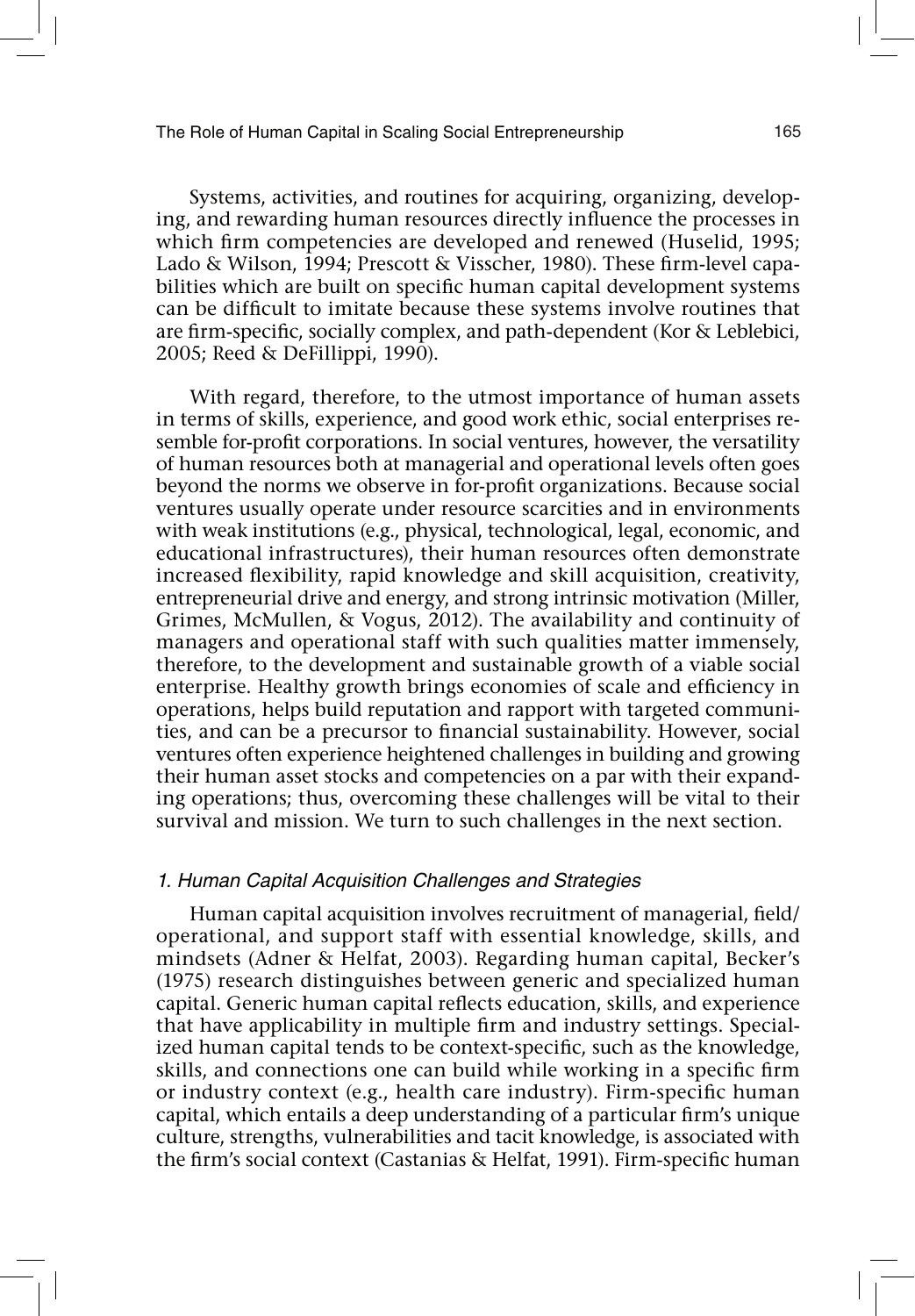capital may accumulate through years of experiential learning in company operations where highly specialized skills are developed.

Acquisition of essential human capital could be a major challenge for social ventures due to internal resource shortages and external labor market conditions. In the social ventures we studied (Solar Sister and E-Health Point), we expected to see heightened difficulty in finding and recruiting talent considering the developing nature of the countries where they operated. Surprisingly, however, both firms were satisfied with the pool of talent in these countries (Uganda and India, respectively) and they were able to hire bright, well-educated managers and employees. The key difficulty they experienced had more to do with specialized human capital—many of the hires, while well-educated, lacked contextspecific (specialized) skills.

Specifically, E-Health Point<sup>1</sup> provides clean water and health care services to low-income rural communities in India. The firm uses information technology to connect local patients with doctors who are at off-site locations. E-Health Point was able to locally recruit well-educated nurses, paramedics, and pharmacists, but as company CEO Amit Jain realized, these employees still needed specialized training in customer management, English speaking proficiency, and the ability to work with computers, all of which are essential to the firm's business model.

As a company objective, Solar Sister<sup>2</sup> aims to empower women with economic opportunities in Sub-Saharan Africa (mostly Uganda) by recruiting and training them to sell micro solar products in their communities. Through founder Katherine Lucey's social networks and via formal recruitment, Solar Sister was able to hire highly talented managers and regional coordinators. Lucey, however, found out that additional formal training and high touch mentoring/coaching were needed for the employees to become skillful salespeople in the local cultural context, one where entrepreneurship is not always naturally embraced. Thus, for both Solar Sister and E-Health Point, good recruitment was crucial, but it was only the starting point to be supplemented by significant internal development efforts. As such, we now turn to the challenges and strategies of internal human capital development.

2. Human Capital Development Challenges and Strategies

<sup>1</sup> http://ehealthpoint.com/

<sup>2</sup>http://www.solarsister.org/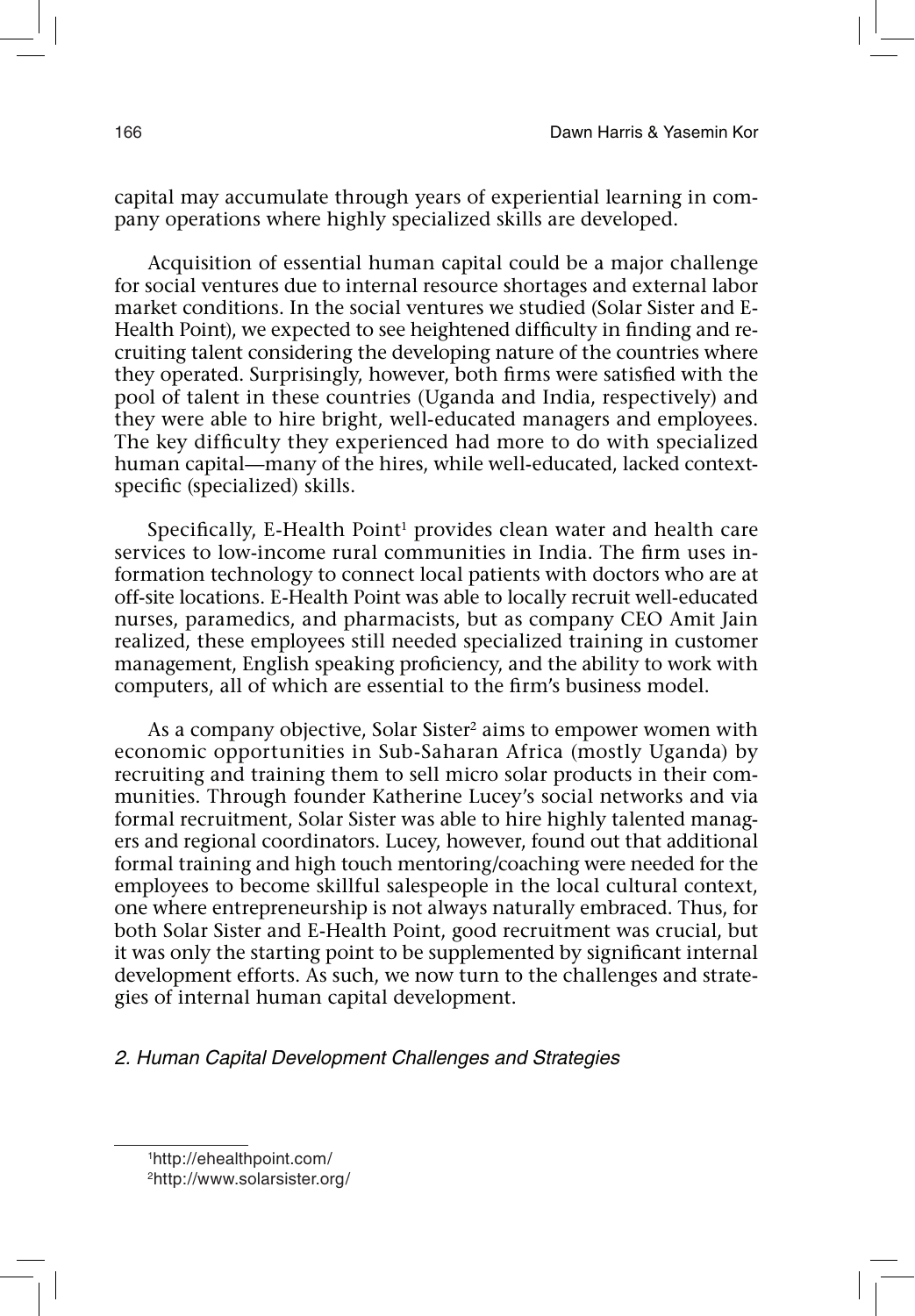Human capital development involves training as well as motivating and rewarding employees. Human capital pertains to innate and learned abilities, as well as expertise and knowledge gained through education, training, and on-the-job experience (Becker, 1975). Human capital researchers have studied productivity-enhancing investments such as education, health care, training, and firm-specific knowledge acquisitions, as well as the payoff from such investments (Harris & Helfat, 1997; Gimeno, Folta, Cooper, & Woo, 1997). This line of research shows that individuals with higher quality human capital deliver better performance, and thus can be key sources of competitive advantage for the firm (Hitt et al., 2001).

In social ventures, managers face the challenge of developing specialized training materials that fit unique service needs, distributing and effectively utilizing these materials in geographical locations that can be dispersed and diverse, and recruiting the appropriate individuals who can do effective training, as well as those who can enhance their skill sets from this training. We anticipated that *formal* training would be a major component of the systematic training process; however, we did not foresee how important *informal* training and coaching in social entrepreneurship is. Partly due to the specialized nature of training (i.e., guidance and advice tailored to situations, locations, and individuals) and due to the intimate, personal nature of social interactions, formal training does not suffice. Entrepreneurs (and their managerial/training staff) often need to put in substantial time mentoring and coaching as situations and challenges arise. Formal and informal training thus play complementary yet distinct roles in human capital development.

We also noted that due to differences in interests, values, and a base level of knowledge and skills, not all individuals benefit sufficiently from training. The social venture can end up wasting precious time and resources if training is not properly targeted. Pilot training thus became essential in order to determine the characteristics or competency-value profiles of individual actors (e.g., trainers, sales people, and even managers) who should be targeted for additional formal and informal training.

Solar Sister, for one, continues to try to be more systematic in its training efforts, which are important as the company continues to grow within Uganda and into other countries. The women entrepreneurs whom the company relies on have deep social networks but they do not always realize how to reach those networks. Social entrepreneurs at the company thus undergo formal training and a certification process on how to be successful salespeople. During the training process, they are taught to visualize their social network by drawing a map. Each social entrepreneur can then expand her market and achieve higher sales goals.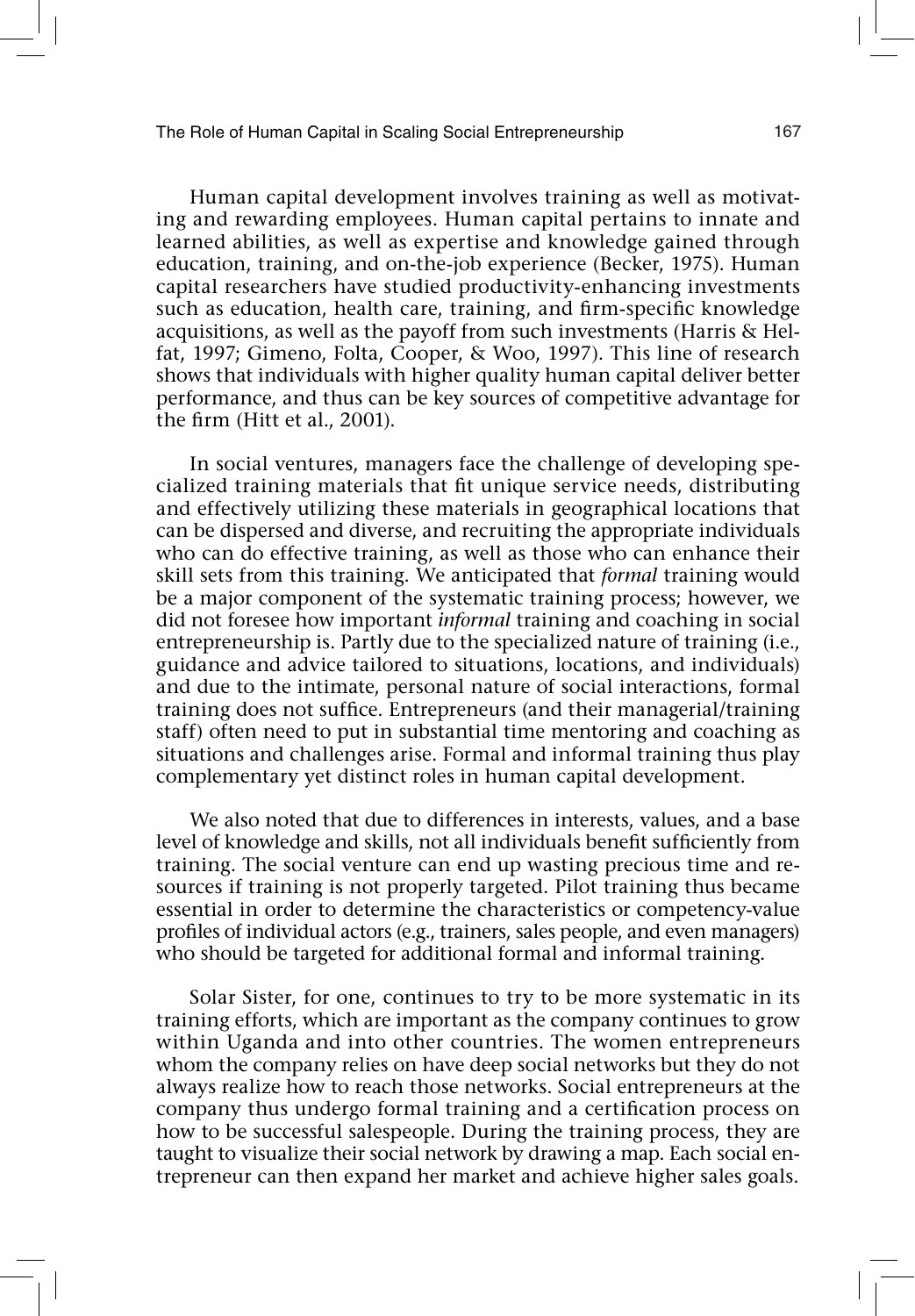However, while formal training is crucial, a good portion of the critical training is verbal and informal. High touch mentoring and coaching remain essential because experiential learning matters in this context. Katherine Lucey, the founder of Solar Sister, is dedicated to the mentoring of the !rm's sales managers (regional coordinators), so she communicates regularly with them to hear their concerns and challenges, offer guidance, and engage in problem solving with them. Sales managers also interact with one another, discussing the challenges encountered and solutions found, and they gain considerably from such lateral learning. In addition, Solar Sister invests in the most promising social entrepreneurs with additional financing and training. These promising social entrepreneurs, called "anchors," have the potential to sell a broader portfolio of products (e.g., solar cell phone chargers) in addition to the primary product, a solar lamp.

Furthermore, the participants in social entrepreneurship (e.g., managers, employees, and community participants) can be motivated and rewarded to increase their engagement and the overall productivity of the organization. However, similar to what we learned about training, we found out that motivation and reward systems are not universal. The specific cultures and social contexts determine how individuals preferred to be motivated and rewarded for higher performance. For instance, Solar Sister encountered a cultural challenge when they tried to motivate and reward high productivity. Unlike the success-oriented culture of the United States, where employees expect to receive monetary rewards for high performance (e.g., bonuses), the culture in Uganda is communityminded, and employees are not accustomed to pay-for-performance incentives. For example, when Solar Sister offered a team leader a bonus system based on her team's sales productivity, the team leader was concerned that this system would create distrust in her team and network. Solar Sister thus turned to an alternative reward mechanism, i.e., a fixed bonus amount that was not directly tied to her productivity. Another example is when some of the Ugandan women entrepreneurs stopped selling solar lamps after they reached the amount of money they needed for health care or their children's school fees.

We thus observe that human capital development policies, including training, motivating and rewarding social entrepreneurs, require culturally-sensitive and creative solutions designed for specific contexts. Such policies benefit from combining formal and informal training efforts. They also benefit from creating a fit between the levels (and types) of investments and the competency-value profiles of individual participants in the social enterprise system. Given all this, we now focus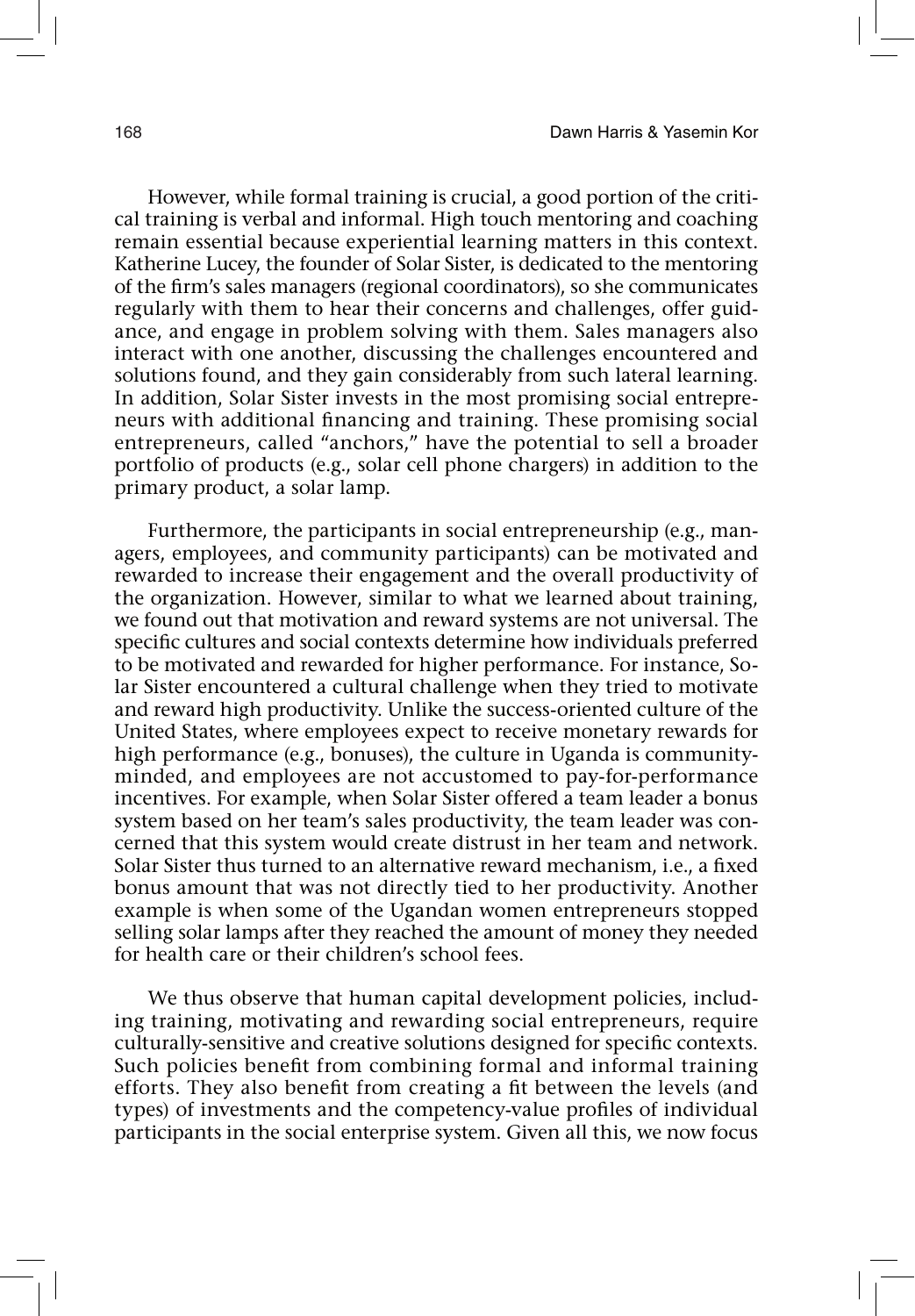on the challenge of how to retain essential human resources after a social venture invests heavily in developing their general and specialized knowledge and skills.

#### 3. Human Capital Retention Challenges and Strategies

Unwanted turnover of human resources both at managerial and operational levels can be a serious challenge (Shaw, Duffy, Johnson, & Lockhart, 2005). In social ventures, turnover can be particularly devastating when firms are in the process of becoming established and trying to scale up. It can be disruptive to day-to-day operations, and is also costly especially when it involves the departure of employees who have received specialized training in the company. High turnover can also be a serious threat to the ability of a firm to scale up in order not only to fulfill its mission (in a larger community) but also to achieve operational and distribution efficiencies that can be paramount to financial viability.

In environments with a scarcity of highly-skilled workers, retention can be hard to achieve. In social enterprises that operate in such environments, we observe that firms face a turnover paradox such that the more they invest in training and developing the specialized human capital of their employees, the more attractive their employees become to their direct competitors or other firms. Put differently, effectiveness in training and human capital development can ironically result in elevated levels of unwanted turnover.

E-Health Point faces this challenge at various levels of employees and management. In the clinics they operate, their technical personnel (nurses and pharmacists) have been heavily recruited by competitor clinics which value E-Health Point employees' customer management and computer skills. As a solution, the company began providing additional incentives and promoting promising employees to supervisor positions. The CEO of the company, Amit Jain, explains that about 30% of clinic employees are women for whom employment opportunities are usually limited. These employees are treated well at E-Health Point, and they appreciate the supportive company culture and being able to work close to where they live (in rural locations). Combined with incentives and promotion opportunities, these intangibles may act as strong inducements for women to stay with the firm.

Turnover at the middle-management level has also been a challenge for E-Health Point. This level consists of management trainees with MBA degrees who are expected to advance quickly and take on high-level responsibilities. Many of these trainees, however, leave the firm within a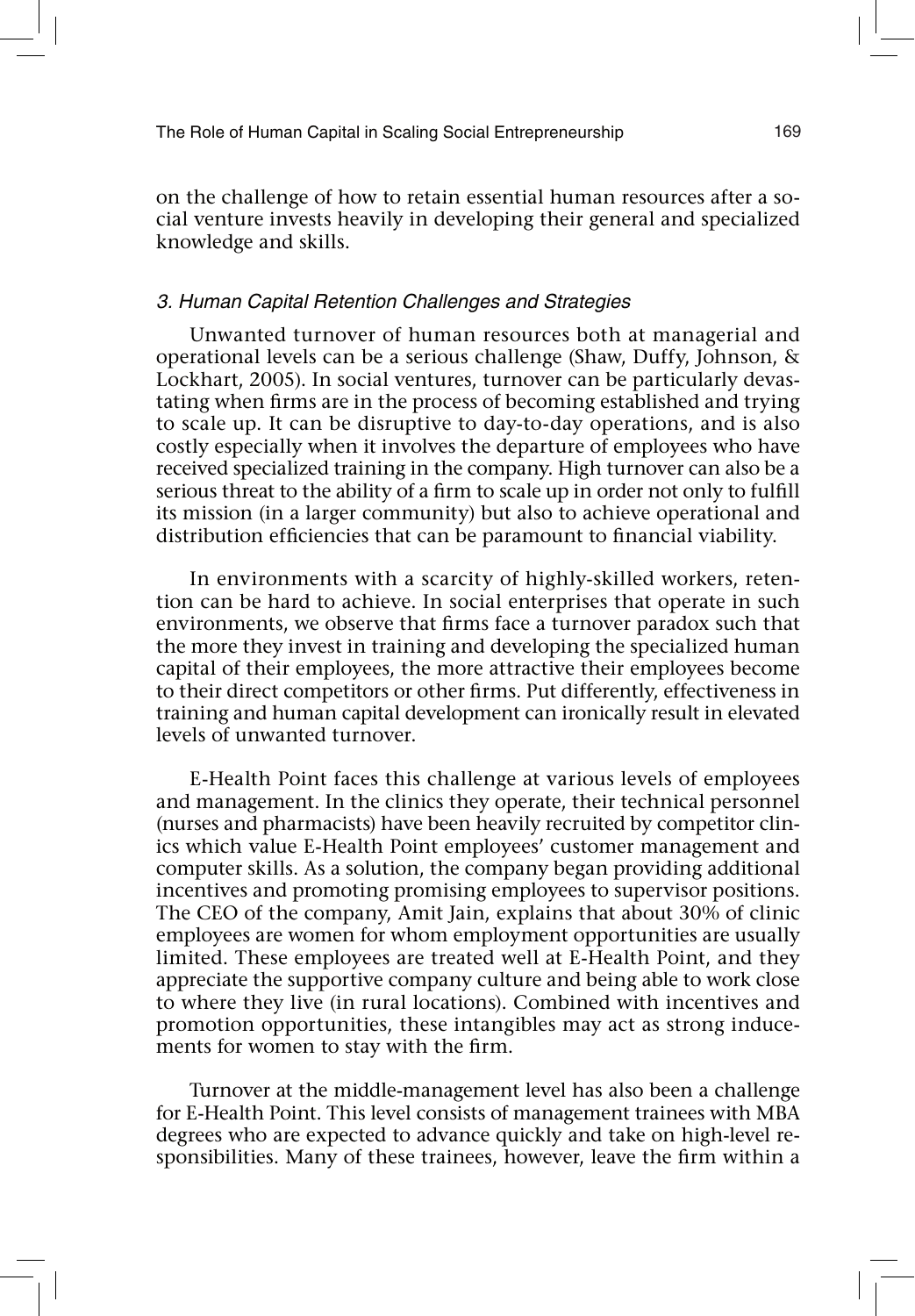year because even after a short period of experience at E-Health Point, they become more attractive in the labor market and can get jobs in urban areas. These employees seem to treat the firm as a training ground, and this has been a concern to the company. As a remedy, E-Health Point decided to rely less on generic MBAs and started recruiting sectoral health-care MBAs with specialized skills and a strong interest in health care careers. The company has also recently started experimenting with a two-year contract that discourages employees from leaving early in their tenure.

The E-Health Point example highlights the importance of recruiting the right people with the "right credentials and values." The generic MBAs may not have the best fit for a social venture if their immediate (and near future) goals are to seek high-paying, urban corporate jobs. In social ventures, an important aspect of recruitment is to hire people not only with the appropriate skill set but also with the relevant values, interests, and life style preferences. Social venture jobs tend to have idiosyncratic challenges that many otherwise capable job candidates may fail to cope with (e.g., working in rural and remote areas with resource scarcities and lack of infrastructure). Thus, employee mindset, values, and preferences are just as important as education and experience credentials. In fact, values and mindset are hard to change whereas certain skills can be developed or enhanced through experience and training (Mintzberg, 2009). We thus observe that success in employee retention is intertwined with careful planning and due diligence in the recruitment stage.

It is also noteworthy that offering market-competitive salaries is not always a solution to turnover challenges (as E-Health Point found out). It is critical that employees (including management) in social ventures are compassionate and psychologically invested in the company and its cause (Miller et al., 2012). Employees are entitled to a good pay and work environment, but they also need to be intrinsically motivated, and derive energy and satisfaction from being part of a social enterprise. Put differently, a combination of monetary and non-monetary incentives is likely to be more effective than one form of incentives alone, yet such combinations would only work to the extent they are valued by the employees. Thus, a match is needed in terms of company goals and employee (personal) objectives. This brings us to full circle in terms of the importance of the diligent recruitment strategy as our starting point. Here we emphasize that a successful recruitment strategy involves frank and clear communication of the firm's objectives, challenges, and available resources, as well as the opportunities for personal growth for the employees. Social ventures are dynamic and evolve quickly; thus, these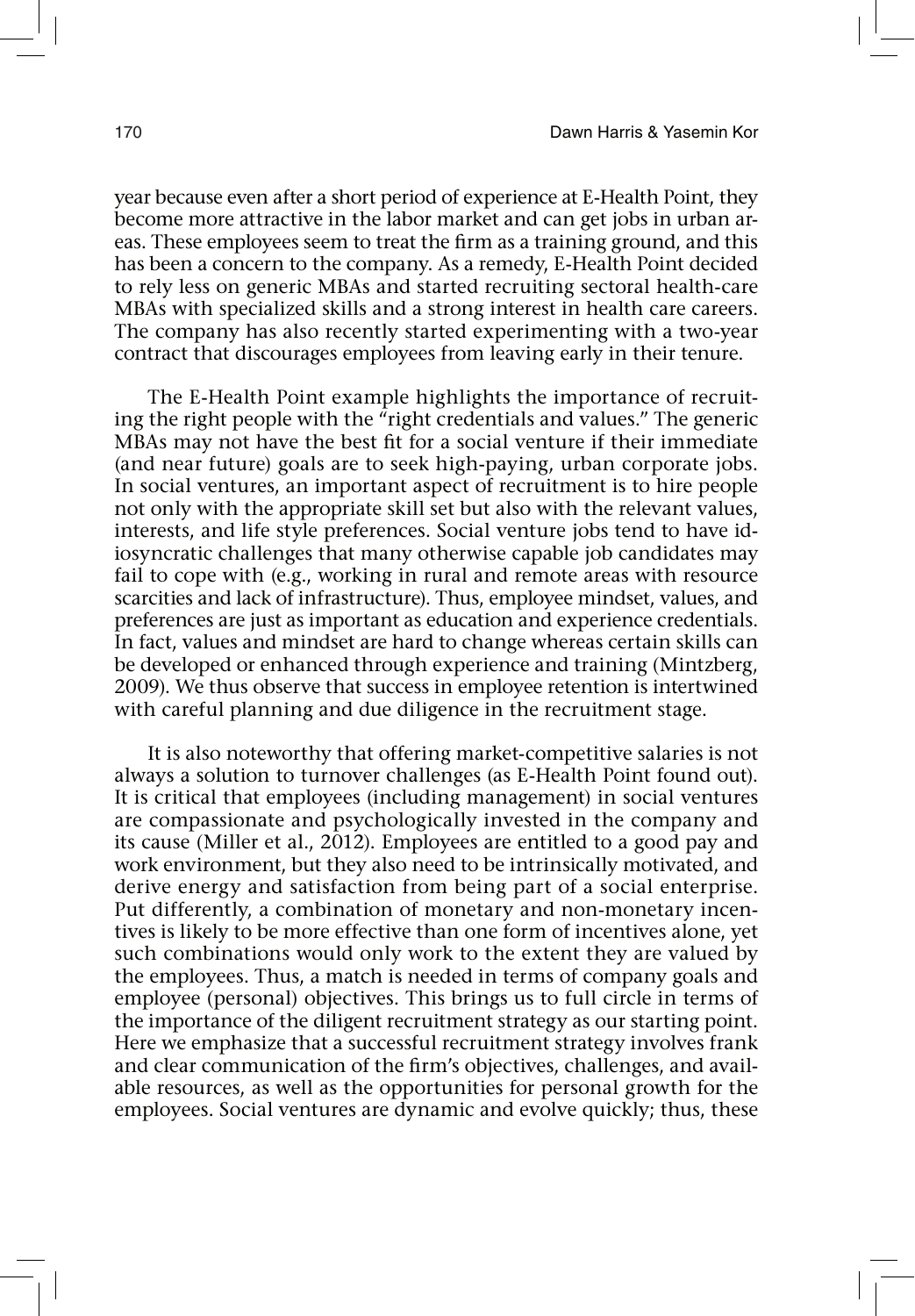conversations need to be revisited regularly. Founders and managers, moreover, play the most central role in this continuum of exchange, education, and co-learning.

# **CONCLUSION**

In this article, we have focused on how a social enterprise's *human assets* contribute to company effectiveness and growth through its policies on (1) human capital acquisition, (2) human capital development, and (3) human capital retention. We emphasize that, in recruiting social venture employees, it is important to consider not only generic skills and education, but also the more crucial and harder to find specialized skills necessary for a specific social enterprise. It is also essential that informal training be promoted (although formal training is still important) and that top performers be identified/targeted for additional training. We also note that effective motivation building and rewarding involves designing (monetary and non-monetary) incentives based on specific contexts (e.g., business type, firm and country culture). We highlight that incentives matter a lot in both motivating and retaining social venture employees, but this alone is insufficient. Retention of trained human resources also relies on diligence in the recruitment stage, with equal emphasis placed on both the skill sets appropriate for, and the values relevant to, being part of a social endeavor. In combination, these human capital strategies (in acquisition, development, and retention of human resources) can play a substantial role in the ability of social ventures to achieve viability, prosper, and fulfill their objectives on a broader social scale.

### **REFERENCES**

- Adner, R., & Helfat, C.E. 2003. Corporate effects and dynamic managerial capabilities. *Strategic Management Journal,* October Special Issue 24: 1011–1025.
- Becker, G. 1975. *Human capital***.** New York: Columbia University Press.
- Castanias, R.P., & Helfat, C.E. 1991. Managerial resources and rents. *Journal of Management,* 17(1): 155–171.
- Christie, M., & Honig, B. 2006. Social entrepreneurship: new research findings. *Journal of World Business,* 41(1): 1–5.
- Gimeno, J., Folta, T.B., Cooper, A.C., & Woo, C.Y. 1997. Survival of the fittest? Entrepreneurial human capital and the persistence of underperforming firms. *Administrative Science Quarterly,* 42: 750–783.
- Harris, D., & Helfat, C.E. 1997. Specificity of CEO human capital and compensation. *Strategic Management Journal,* 18(11): 895–920.